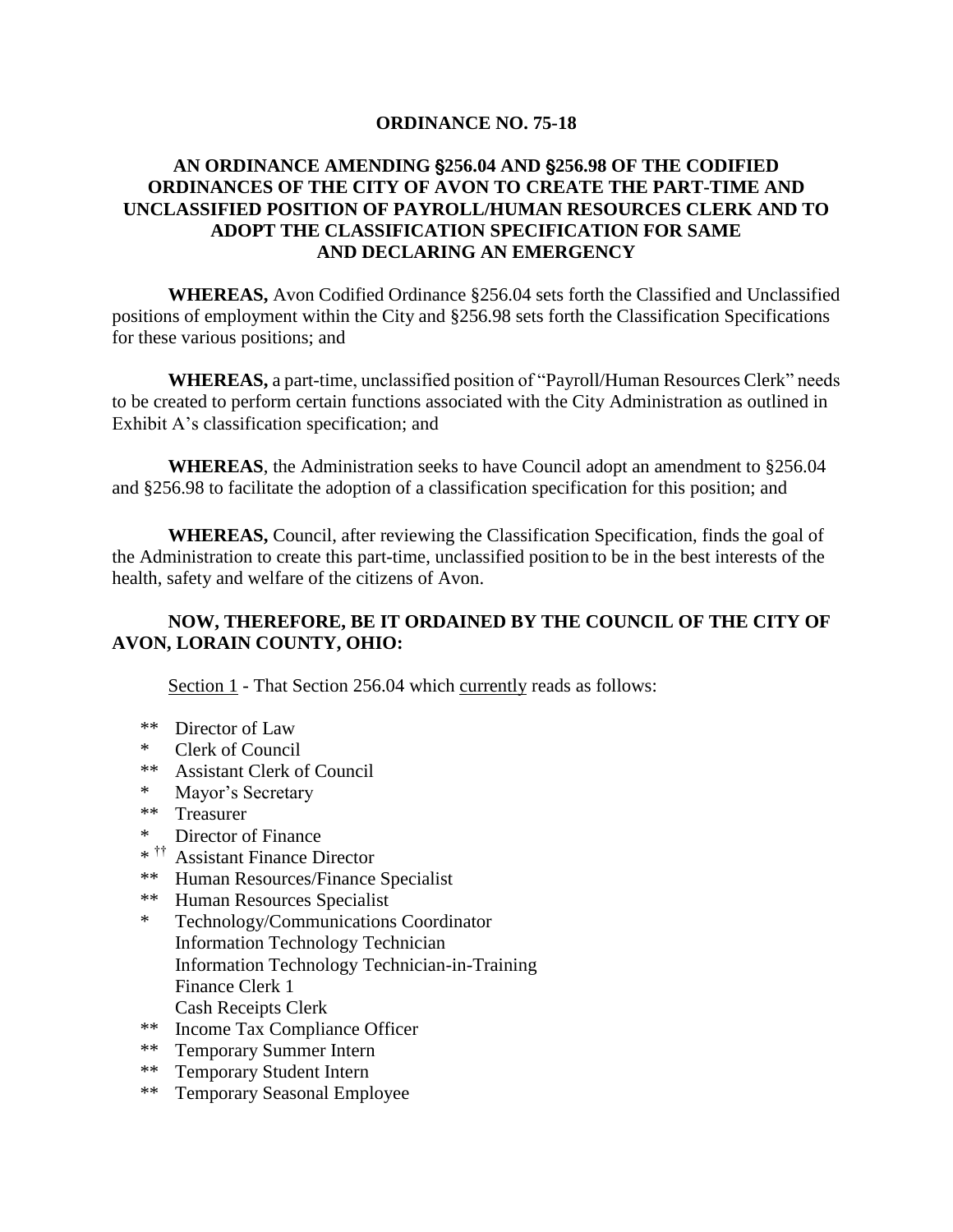- \*\* Seasonal Recreation Specialist
- \*\* Seasonal Program Specialist
- \* Senior Center Coordinator<br>\*\* Senior Center Activity Plan
- Senior Center Activity Planner
- \*\* Senior Center Transit Driver/Maintenance
- \*\* Senior Center Transit Driver
- \*\* Senior Center Transit Scheduler
- \*\* Planning Coordinator
- \* Economic Development Coordinator/Assistant Planning Coordinator
- \*\* ADA Coordinator
- \*\* Clerk of Courts Clerk/Secretary
- \*\* Community Center Coordinator
- \*\* General Clerk Facilities Maintenance Worker
- \*\* Facilities Maintenance Worker
- \* Director of Parks
- \*\* Recreation Coordinator
- \*\* Recreation Supervisor Parks Maintenance Worker
- \*\* Parks Worker 2
- 
- \*\* Parks Worker 1
- \*\* Aquatics Coordinator
- \*\* Seasonal Pool Manager
- \*\* Seasonal Pool Supervisor
- \*\* Seasonal Pool Technician
- \*\* Seasonal Lifeguard
- \*\* Seasonal Cashier
- \* Director of Public Service
- \* Superintendent of Streets
- \* Assistant Superintendent of Streets
- \* Traffic Signal/Electrical Manager Street Crew Leader Equipment Operator 2 Equipment Operator 1 Laborer
- \*\* Laborer
- \* † Superintendent of Utilities
- \* Superintendent-in-Training/Public Utilities
- \* Administrative Assistant to the Superintendent of Utilities Assistant Superintendent of Utilities Utilities Crew Leader Water and Sewerline Maintenance Worker Utilities Billing Clerk 1
- \* City Engineer
- \*\* Project Manager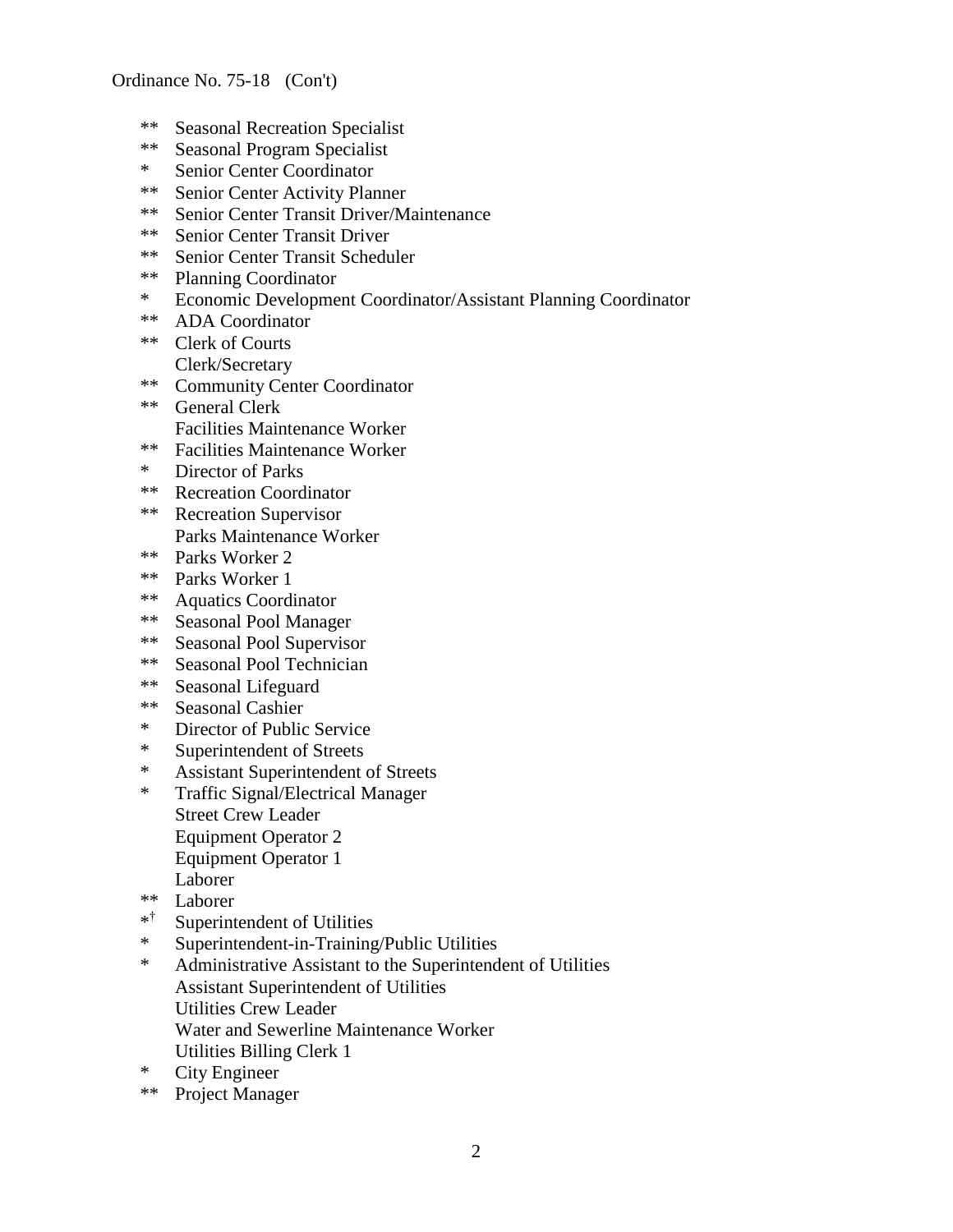- \*\* Director of Public Safety
- \* Chief Building Official
- \* Building Inspector (Certified)
- \* Building Inspector (Non-Certified)
- \* Zoning Enforcement Officer Police Chief Police Captain Administrative Assistant to the Police Chief Police Lieutenant Police Sergeant Police Officer
- \*\* Police Officer
- \*\* School Resource Officer
- \* School Resource/Crime Prevention Officer Communications Manager - Police Department Public Information Officer - Police Department Community Service Officer Police Dispatcher
- \*\* Police Dispatcher
- \*\* Animal Care and Control Officer Fire Chief Assistant Fire Chief Fire Captain/Paramedic Fire Lieutenant/Paramedic Firefighter/Paramedic
- \*\* Intermittent Firefighter/Paramedic
- \* Administrative Assistant/Dispatcher
- \* Denotes unclassified full-time employee
- \*\* Denotes unclassified part-time employee No asterisk denotes classified employee
- † This position shall remain classified until vacated by Dave Conrad
- †† This position shall remain classified until vacated by June Mitchell

(Ord. 127-91. Passed 12-23-91; Ord. 168-95. Passed 11-20-95; Ord. 86-96. Passed 6-10-96; Ord. 93-97. Passed 5-27-97; Ord. 94-97. Passed 5-27-97; Ord. 185-00. Passed 1-22-01; Ord. 96-01. Passed 6-25-01; Ord. 6-03. Passed 1-27-03; Ord. 74-05. Passed 6-27-05; Ord. 141-06. Passed 11-13-06; Ord. 99-07. Passed 7-9-07; Ord. 69-08. Passed 6-23-08; Ord. 16-09. Passed 2-9-09; Ord. 17-09. Passed 2-9-09; Ord. 93-09. Passed 6-22-09; Ord. 130-09. Passed 11-23-09; Ord. 1-10. Passed 1-4-10; Ord. 20-10. Passed 3-8-10; Ord. 88-10. Passed 9-27-10; Ord. 39-11. Passed 4-25-11; Ord. 49-11. Passed 5-9-11; Ord. 118-11. Passed 12-12-11; Ord. 119-11. Passed 12-12-11; Ord. 42-12. Passed 5-14-12; Ord. 86-12. Passed 8-13-12; Ord. 32-13. Passed 3-25-13; Ord. 66-13. Passed 5-28-13; Ord. 79-13. Passed 6-10-13; Ord. 24-14. Passed 2-14-14; Ord. 46-14. Passed 4-28-14; Ord. 51-14. Passed 5-12-14; Ord. 53-14. Passed 5-12-14; Ord. 55-14. Passed 5-12-14; Ord. 68-14. Passed 6-9-14; Ord. 81-14. Passed 7-14-14; Ord. 109-14. Passed 9-8-14; Ord. 132-14. Passed 11-3-14; Ord. 151-14. Passed 12-22-14; Ord. 9-15. Passed 2-9-15; Ord. 11-15. Passed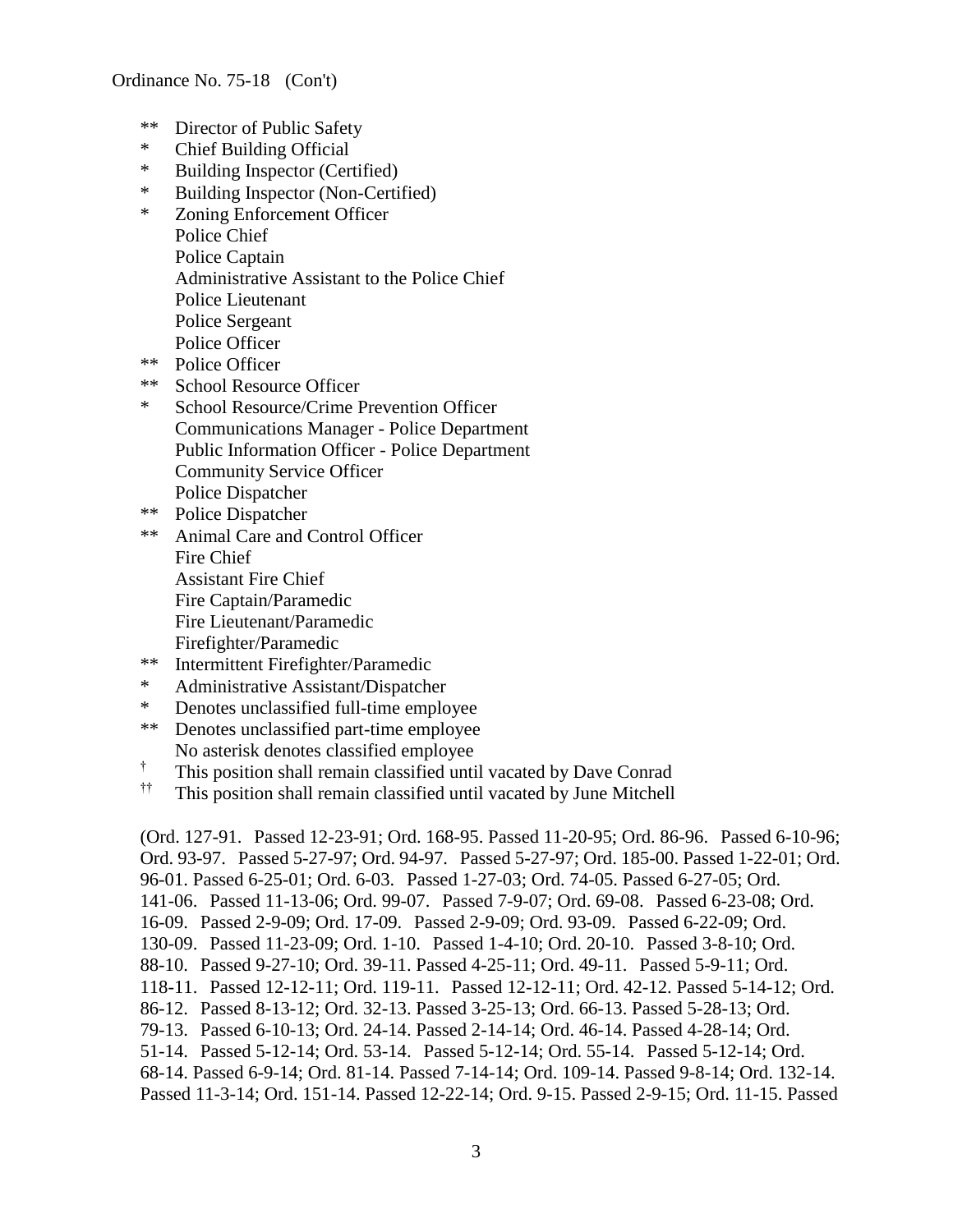Ordinance No. 75-18 (Con't)

1-26-15; Ord. 30-15. Passed 3-23-15; Ord. 31-15. Passed 3-23-15; Ord. 32-15. Passed 3-23-15; Ord. 34-15. Passed 3-23-15; Ord. 85-15. Passed 6-22-15; Ord. 87-15. Passed 6-22-15; Ord. 95-15. Passed 7-13-15; Ord. 153-15. Passed 12-14-15; Ord. 33-16. Passed 3-14-16; Ord. 62-16. Passed 5-23-16; Ord. 100-16. Passed 9-26-16; Ord. 9-17. Passed 2-27-17; Ord. 16-17. Passed 3-13-17; Ord. 28-17. Passed 4-10-17; Ord. 30-18. Passed 4-23-18. Ord. 73-18. Passed 9-10-18.)

### **Shall be amended to read as follows: (New language in bold print)**

- \*\* Director of Law
- \* Clerk of Council
- \*\* Assistant Clerk of Council
- \* Mayor's Secretary
- \*\* Treasurer
- \* Director of Finance
- \* †† Assistant Finance Director
- **\*\* Payroll/Human Resources Clerk**
- \*\* Human Resources/Finance Specialist
- \*\* Human Resources Specialist
- \* Technology/Communications Coordinator Information Technology Technician Information Technology Technician-in-Training Finance Clerk 1 Cash Receipts Clerk
- \*\* Income Tax Compliance Officer
- \*\* Temporary Summer Intern
- \*\* Temporary Student Intern
- \*\* Temporary Seasonal Employee
- \*\* Seasonal Recreation Specialist
- \*\* Seasonal Program Specialist
- \* Senior Center Coordinator
- \*\* Senior Center Activity Planner
- \*\* Senior Center Transit Driver/Maintenance
- \*\* Senior Center Transit Driver
- \*\* Senior Center Transit Scheduler
- \*\* Planning Coordinator
- \* Economic Development Coordinator/Assistant Planning Coordinator
- \*\* ADA Coordinator
- \*\* Clerk of Courts Clerk/Secretary
- \*\* Community Center Coordinator
- \*\* General Clerk Facilities Maintenance Worker
- \*\* Facilities Maintenance Worker
- \* Director of Parks
- \*\* Recreation Coordinator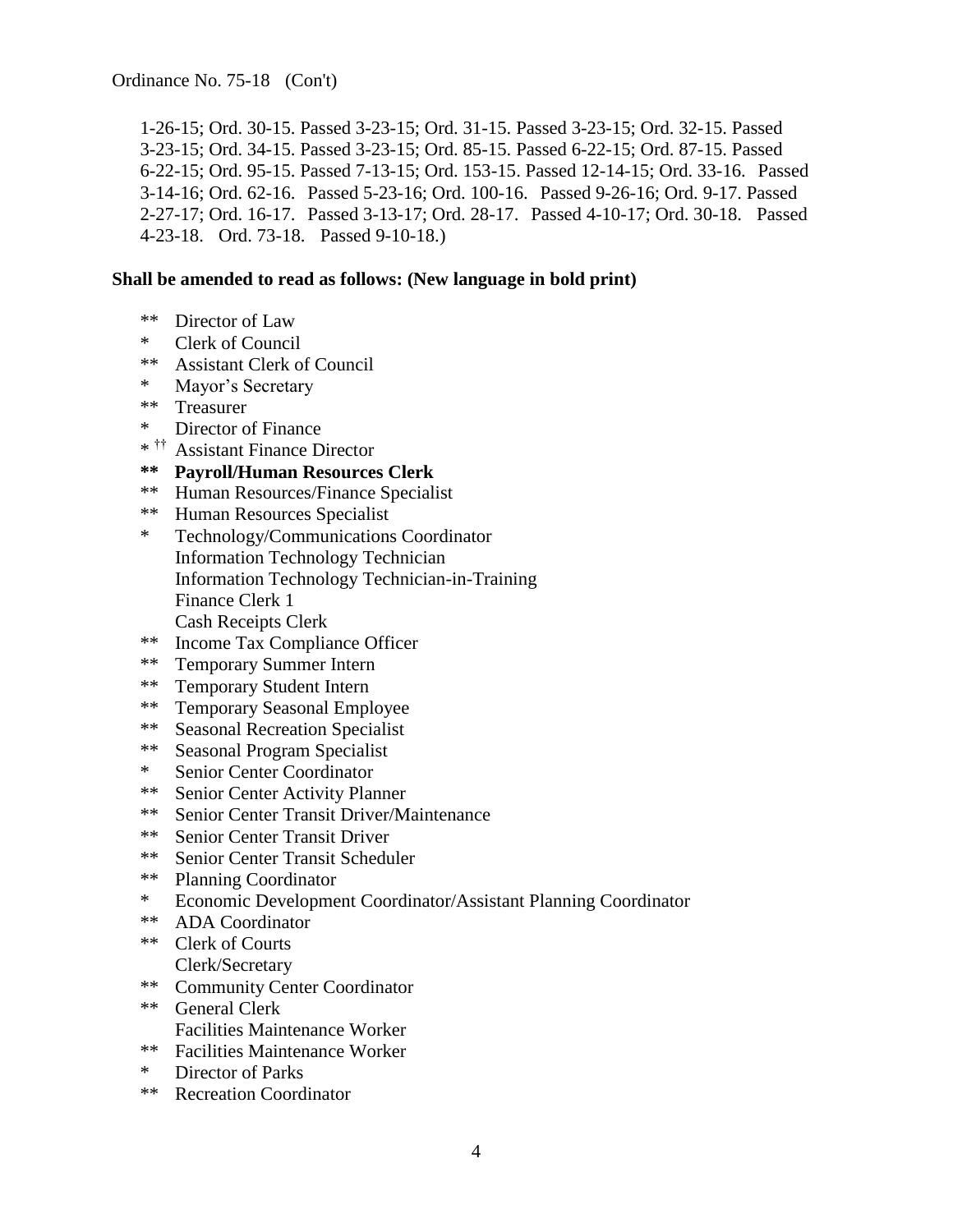### Ordinance No. 75-18 (Con't)

- \*\* Recreation Supervisor Parks Maintenance Worker
- \*\* Parks Worker 2<br>\*\* Parks Worker 1
- Parks Worker 1
- \*\* Aquatics Coordinator
- \*\* Seasonal Pool Manager
- \*\* Seasonal Pool Supervisor
- \*\* Seasonal Pool Technician
- \*\* Seasonal Lifeguard
- \*\* Seasonal Cashier
- \* Director of Public Service
- \* Superintendent of Streets
- \* Assistant Superintendent of Streets<br>\* Traffic Signal/Electrical Manager
- Traffic Signal/Electrical Manager Street Crew Leader Equipment Operator 2 Equipment Operator 1 Laborer
- \*\* Laborer
- \* † Superintendent of Utilities
- \* Superintendent-in-Training/Public Utilities
- Administrative Assistant to the Superintendent of Utilities Assistant Superintendent of Utilities Utilities Crew Leader Water and Sewerline Maintenance Worker Utilities Billing Clerk 1
- \* City Engineer
- \*\* Project Manager
- \*\* Director of Public Safety
- \* Chief Building Official
- \* Building Inspector (Certified)
- \* Building Inspector (Non-Certified)
- \* Zoning Enforcement Officer
	- Police Chief Police Captain Administrative Assistant to the Police Chief Police Lieutenant Police Sergeant Police Officer
- \*\* Police Officer
- \*\* School Resource Officer
- \* School Resource/Crime Prevention Officer Communications Manager - Police Department Public Information Officer - Police Department Community Service Officer Police Dispatcher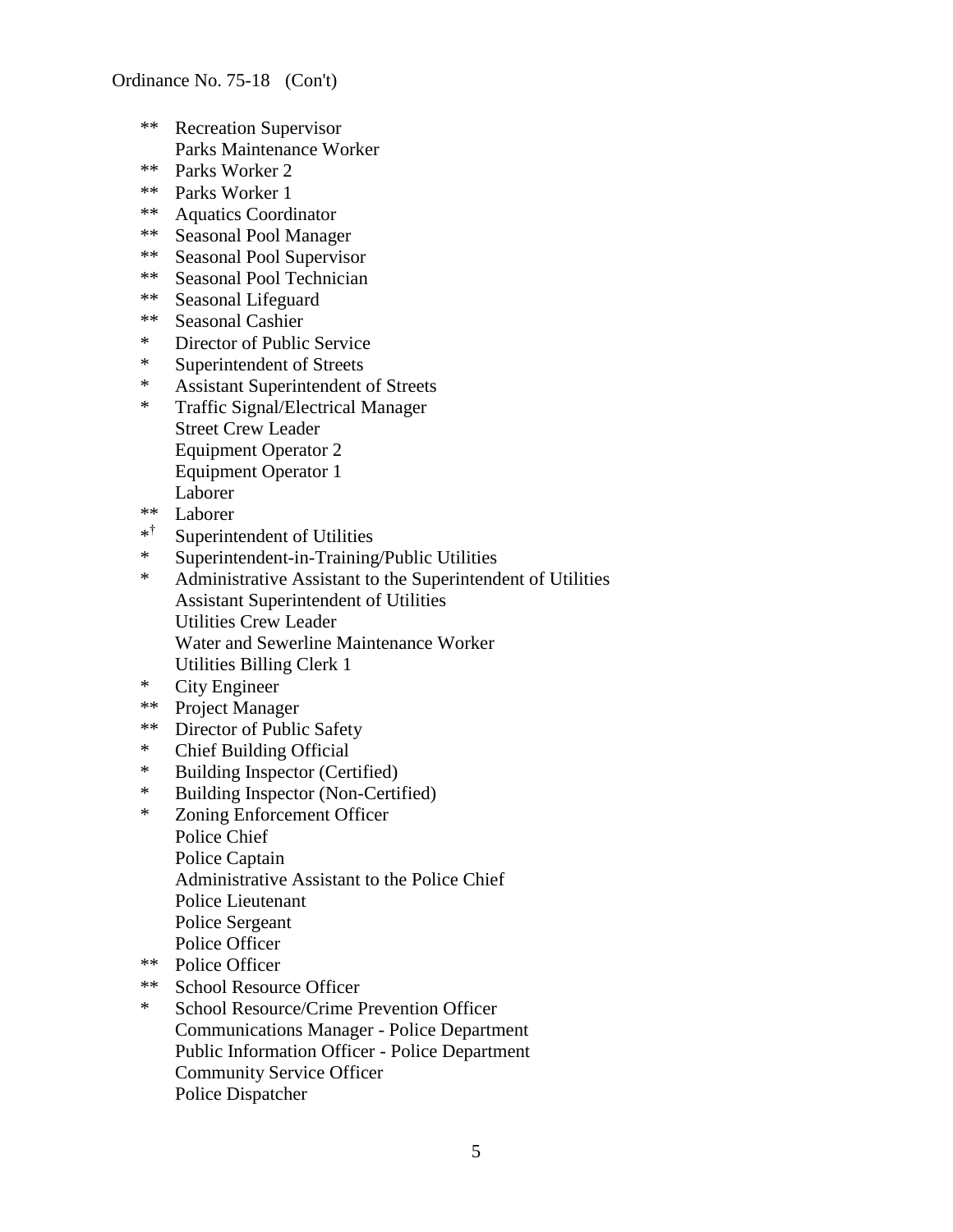- \*\* Police Dispatcher
- \*\* Animal Care and Control Officer Fire Chief Assistant Fire Chief Fire Captain/Paramedic Fire Lieutenant/Paramedic Firefighter/Paramedic
- \*\* Intermittent Firefighter/Paramedic
- \* Administrative Assistant/Dispatcher
- \* Denotes unclassified full-time employee
- \*\* Denotes unclassified part-time employee No asterisk denotes classified employee
- † This position shall remain classified until vacated by Dave Conrad
- †† This position shall remain classified until vacated by June Mitchell

(Ord. 127-91. Passed 12-23-91; Ord. 168-95. Passed 11-20-95; Ord. 86-96. Passed 6-10-96; Ord. 93-97. Passed 5-27-97; Ord. 94-97. Passed 5-27-97; Ord. 185-00. Passed 1-22-01; Ord. 96-01. Passed 6-25-01; Ord. 6-03. Passed 1-27-03; Ord. 74-05. Passed 6-27-05; Ord. 141-06. Passed 11-13-06; Ord. 99-07. Passed 7-9-07; Ord. 69-08. Passed 6-23-08; Ord. 16-09. Passed 2-9-09; Ord. 17-09. Passed 2-9-09; Ord. 93-09. Passed 6-22-09; Ord. 130-09. Passed 11-23-09; Ord. 1-10. Passed 1-4-10; Ord. 20-10. Passed 3-8-10; Ord. 88-10. Passed 9-27-10; Ord. 39-11. Passed 4-25-11; Ord. 49-11. Passed 5-9-11; Ord. 118-11. Passed 12-12-11; Ord. 119-11. Passed 12-12-11; Ord. 42-12. Passed 5-14-12; Ord. 86-12. Passed 8-13-12; Ord. 32-13. Passed 3-25-13; Ord. 66-13. Passed 5-28-13; Ord. 79-13. Passed 6-10-13; Ord. 24-14. Passed 2-14-14; Ord. 46-14. Passed 4-28-14; Ord. 51-14. Passed 5-12-14; Ord. 53-14. Passed 5-12-14; Ord. 55-14. Passed 5-12-14; Ord. 68-14. Passed 6-9-14; Ord. 81-14. Passed 7-14-14; Ord. 109-14. Passed 9-8-14; Ord. 132-14. Passed 11-3-14; Ord. 151-14. Passed 12-22-14; Ord. 9-15. Passed 2-9-15; Ord. 11-15. Passed 1-26-15; Ord. 30-15. Passed 3-23-15; Ord. 31-15. Passed 3-23-15; Ord. 32-15. Passed 3-23-15; Ord. 34-15. Passed 3-23-15; Ord. 85-15. Passed 6-22-15; Ord. 87-15. Passed 6-22-15; Ord. 95-15. Passed 7-13-15; Ord. 153-15. Passed 12-14-15; Ord. 33-16. Passed 3-14-16; Ord. 62-16. Passed 5-23-16; Ord. 100-16. Passed 9-26-16; Ord. 9-17. Passed 2-27-17; Ord. 16-17. Passed 3-13-17; Ord. 28-17. Passed 4-10-17; Ord. 30-18. Passed 4-23-18. Ord. 73-18. Passed 9-10-18.)

Section 2 - That the Classification Specification for the position of Payroll/Human Resources Clerk, attached hereto as Exhibit A, be, and the same is hereby adopted and incorporated herein by reference. It shall be included in and become a part of Section 256.98 of the Administrative Code. The Codifier is hereby instructed to insert said classification specification into Section 256.98.

Section 3 - That it is found and determined that all formal actions of this Council concerning and relating to the passage of this Ordinance were adopted in an open meeting of this Council, and that all deliberations of this Council and of any of its committees that resulted in such formal actions were in meetings open to the public, in compliance with all legal requirements, including Section 121.22 of the Ohio Revised Code.